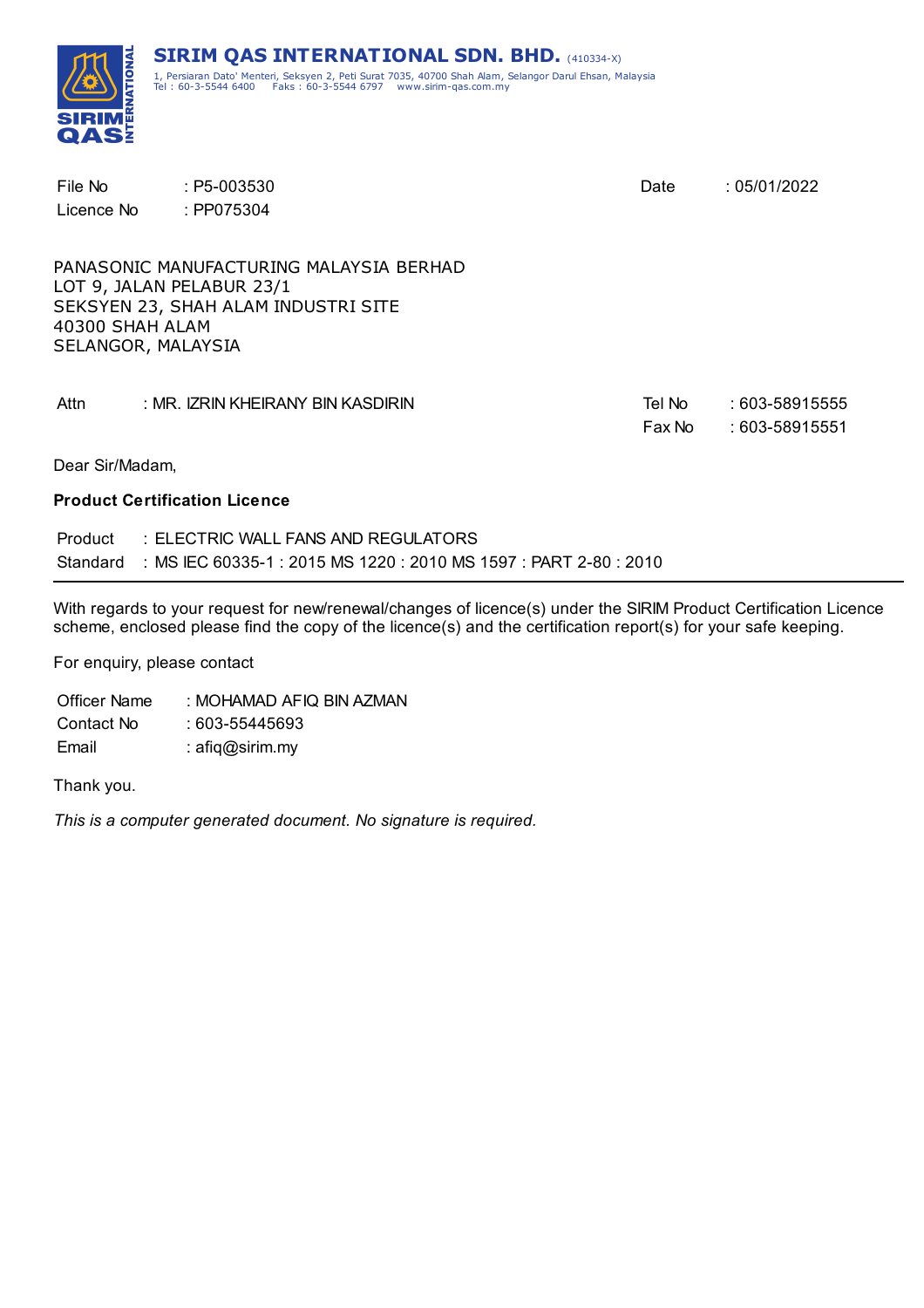No Lesen : **PP075304** *Licence No :*



### **LESEN PENSIJILAN BARANGAN** *Product Certification Licence*



**SIRIM QAS International Sdn. Bhd. dengan ini menganugerahkan kepada** *SIRIM QAS International Sdn. Bhd. hereby grants to*

**PANASONIC MANUFACTURING MALAYSIA BERHAD LOT 9, JALAN PELABUR 23/1 SEKSYEN 23, SHAH ALAM INDUSTRI SITE 40300 SHAH ALAM SELANGOR, MALAYSIA**

**Lesen untuk menggunakan Tanda Pensijilan di atas barangan** *a licence to use the Certification Mark on*

### **ELECTRIC WALL FANS AND REGULATORS**

**Please refer to detail in the SCHEDULE**

**sebagai mematuhi keperluan**

*as complying with*

**MS IEC 60335-1 : 2015 MS 1220 : 2010 MS 1597 : PART 2-80 : 2010**

jailie

**Nur Fadhilah binti Muhammad** Ketua Pegawai Eksekutif *Chief Executive Officer* SIRIM QAS International Sdn. Bhd.



| SIRIM QAS International Sdn. Bhd.<br>(No. Syarikat 410334-X) | Tarikh Mula Pensijilan | : 31 December 1993 | Tarikh Dikeluarkan | : 05 January 2022 |
|--------------------------------------------------------------|------------------------|--------------------|--------------------|-------------------|
| 1, Persiaran Dato' Menteri<br>Seksyen 2, Peti Surat 7035     | <b>Certified Since</b> |                    | Issue Date         |                   |
| 40700 Shah Alam<br>Selangor Darul Ehsan                      | Sah Sehingga           | :31 December 2022  | No Siri            | : 070446          |
| MALAYSIA.                                                    | Valid Until            |                    | Serial No          |                   |

Tel : 60-3-55446400 Faks : 60-3-55446466 http://www.sirim.my http://www.malaysian-certified.my Lesen ini dianugerahkan tertakluk kepada syarat-syarat Perjanjian Pensijilan Barangan SIRIM QAS International Sdn. Bhd. This Licence is granted subject to the provisions of the Product Certification Agreement of SIRIM QAS International Sdn. Bhd.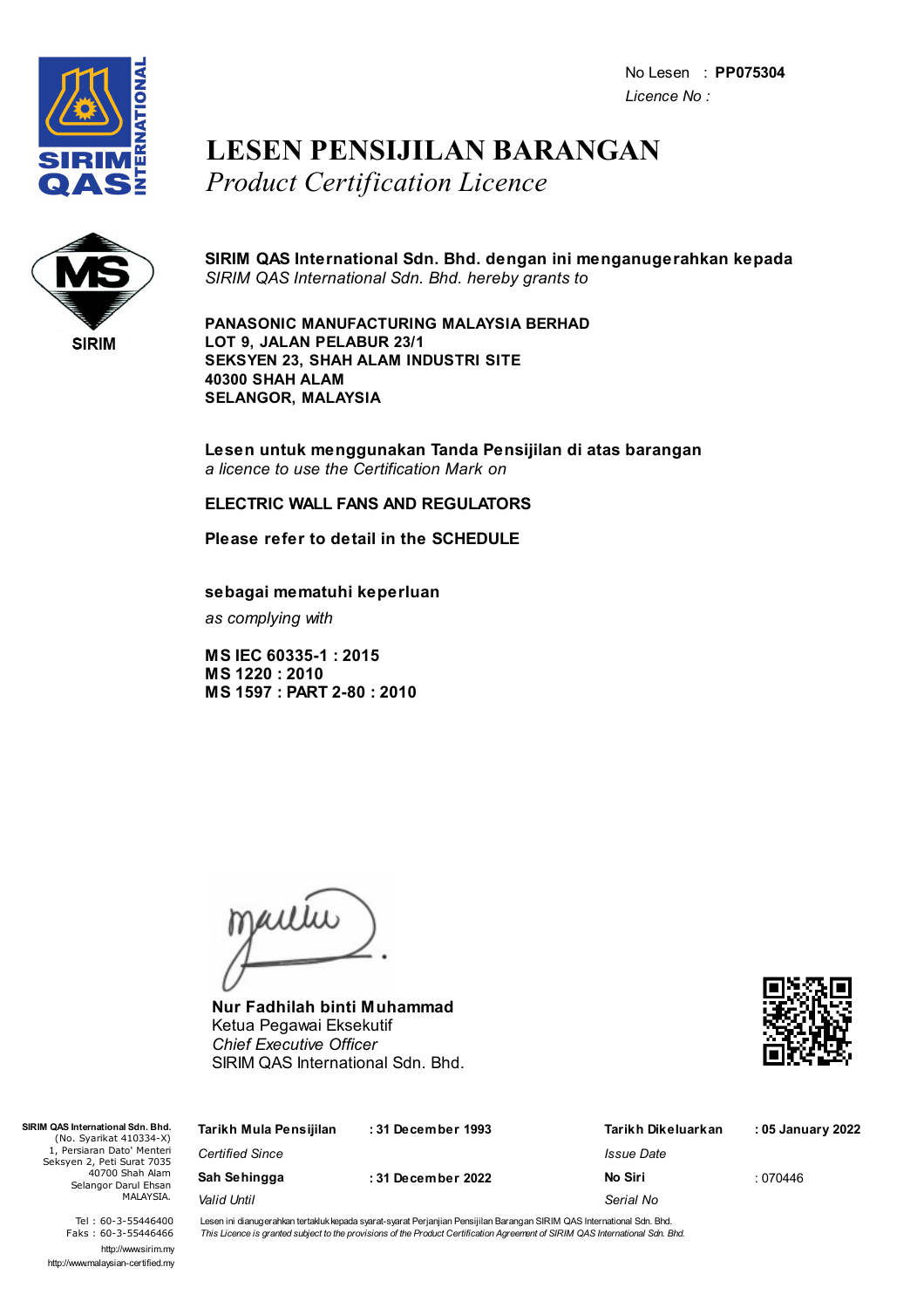

No Lesen : **PP075304** *Licence No :*

## **SCHEDULE**

### **PANASONIC MANUFACTURING MALAYSIA BERHAD**



| <b>Trade Mark</b> | :KDK                                                                                                     |
|-------------------|----------------------------------------------------------------------------------------------------------|
| Model             | :KC4GR                                                                                                   |
| Rating            | :240V~, 50Hz, 59W, CO-EFFICIENT OF PERFORMANCE (COP): 1.47m <sup>3</sup> /min/Watt,<br>STAR RATING = $5$ |
| Size              | :400mm (16")                                                                                             |
| Trade Mark        | :Panasonic                                                                                               |
| Model             | $:$ F-MU44R                                                                                              |
| Rating            | :240V~, 50Hz, 59W, CO-EFFICIENT OF PERFORMANCE (COP): 1.47m <sup>3</sup> /min/Watt,<br>STAR RATING = $5$ |
| Size              | :400mm (16")                                                                                             |
| <b>Trade Mark</b> | :Panasonic                                                                                               |
| Model             | :F-MU308                                                                                                 |
| Rating            | :240V~, 50Hz, 38W, CO-EFFICIENT OF PERFORMANCE (COP): 1.10m <sup>3</sup> /min/Watt,<br>STAR RATING = 3   |
| Size              | :300mm (12")                                                                                             |
| <b>Trade Mark</b> | : Panasonic                                                                                              |
| Model             | :F-MU408                                                                                                 |
| Rating            | :240V~, 50Hz, 54W, CO-EFFICIENT OF PERFORMANCE (COP): 1.41m <sup>3</sup> /min/Watt,<br>STAR RATING = $5$ |
| Size              | :400mm (16")                                                                                             |
| <b>Trade Mark</b> | :KDK                                                                                                     |
| Model             | :KU308                                                                                                   |
| Rating            | :240V~, 50Hz, 38W, CO-EFFICIENT OF PERFORMANCE (COP): 1.10m <sup>3</sup> /min/Watt,<br>STAR RATING = 3   |
| Size              | :300mm (12")                                                                                             |
| <b>Trade Mark</b> | : Panasonic                                                                                              |
| Model             | :F-MU453                                                                                                 |
| Rating            | :240V~, 50Hz, 60W, CO-EFFICIENT OF PERFORMANCE (COP): 1.61m <sup>3</sup> /min/Watt,<br>STAR RATING = $5$ |
| Size              | :450mm (18")                                                                                             |

| SIRIM QAS International Sdn. Bhd.<br>(No. Syarikat 410334-X) | Tarikh Mula Pensijilan | :31 December 1993  | Tarikh Dikeluarkan | : 05 January 2022 |
|--------------------------------------------------------------|------------------------|--------------------|--------------------|-------------------|
| 1, Persiaran Dato' Menteri<br>Seksyen 2, Peti Surat 7035     | <b>Certified Since</b> |                    | Issue Date         |                   |
| 40700 Shah Alam<br>Selangor Darul Ehsan                      | Sah Sehingga           | : 31 December 2022 | No Siri            | : 070446          |
| MALAYSIA.                                                    | Valid Until            |                    | Serial No          |                   |
|                                                              |                        |                    |                    |                   |

Lesen ini dianugerahkan tertakluk kepada syarat-syarat Perjanjian Pensijilan Barangan SIRIM QAS International Sdn. Bhd.<br>*This Licence is granted subject to the provisions of the Product Certification Agreement of SIRIM QAS* 

http://www.sirim.my http://www.malaysian-certified.my

Tel : 60-3-55446400 Faks : 60-3-55446466